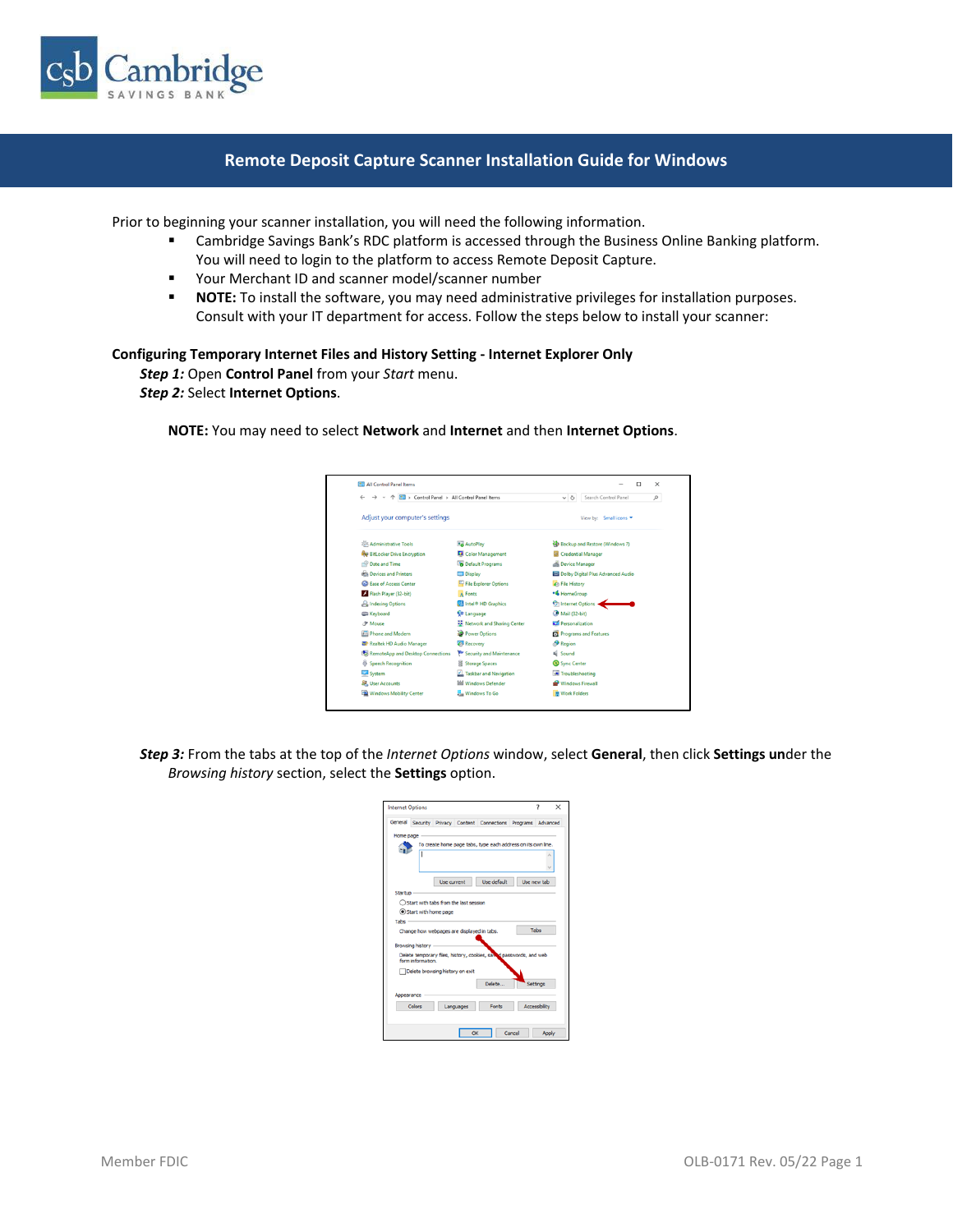

*Step 4:* The *Temporary Internet Files and History Settings* window appears. Under *Check for newer versions of stored pages*, select the "**Every time I visit the webpage"** option.

| <b>Website Data Settings</b>                                                                |              |                   | ×      |
|---------------------------------------------------------------------------------------------|--------------|-------------------|--------|
| Temporary Internet Files History Caches and databases                                       |              |                   |        |
| Internet Explorer stores copies of webpages, images, and media<br>for faster viewing later. |              |                   |        |
| Check for newer versions of stored pages:                                                   |              |                   |        |
| Every time I visit the webpage                                                              |              |                   |        |
| ○ Every time I start Internet Explorer                                                      |              |                   |        |
| ○ Automatically                                                                             |              |                   |        |
| $\bigcirc$ Never                                                                            |              |                   |        |
| Disk space to use (8-1024MB)<br>(Recommended: 50-250MB)                                     |              | $1024 -$          |        |
| Current location:                                                                           |              |                   |        |
| C:\Users\EPS-Test-10\AppData\Local\Microsoft\Windows\<br><b>INetCache\</b>                  |              |                   |        |
| Move folder                                                                                 | View objects | <b>View files</b> |        |
|                                                                                             |              | OK                | Cancel |

*Step 5:* Select **OK** at the bottom of the *Temporary Internet Files and History Settings* window and then select OK from the bottom of the *Internet Options* window

## **Installing Device Control**

- *Step 1:* Navigate to Cambridge Savings Bank's RDC application through Cambridge Savings Bank's online banking.
- *Step 2:* On the Business Online Banking login page, enter your Customer ID, User ID and password, and click the SIGN IN button.



*Step 3:* Click on the 3-line icon on the upper left corner, just below the Cambridge Savings Bank logo to expand the side menu. From the side menu, click on *Other Services* and then select *Remote Deposit.*

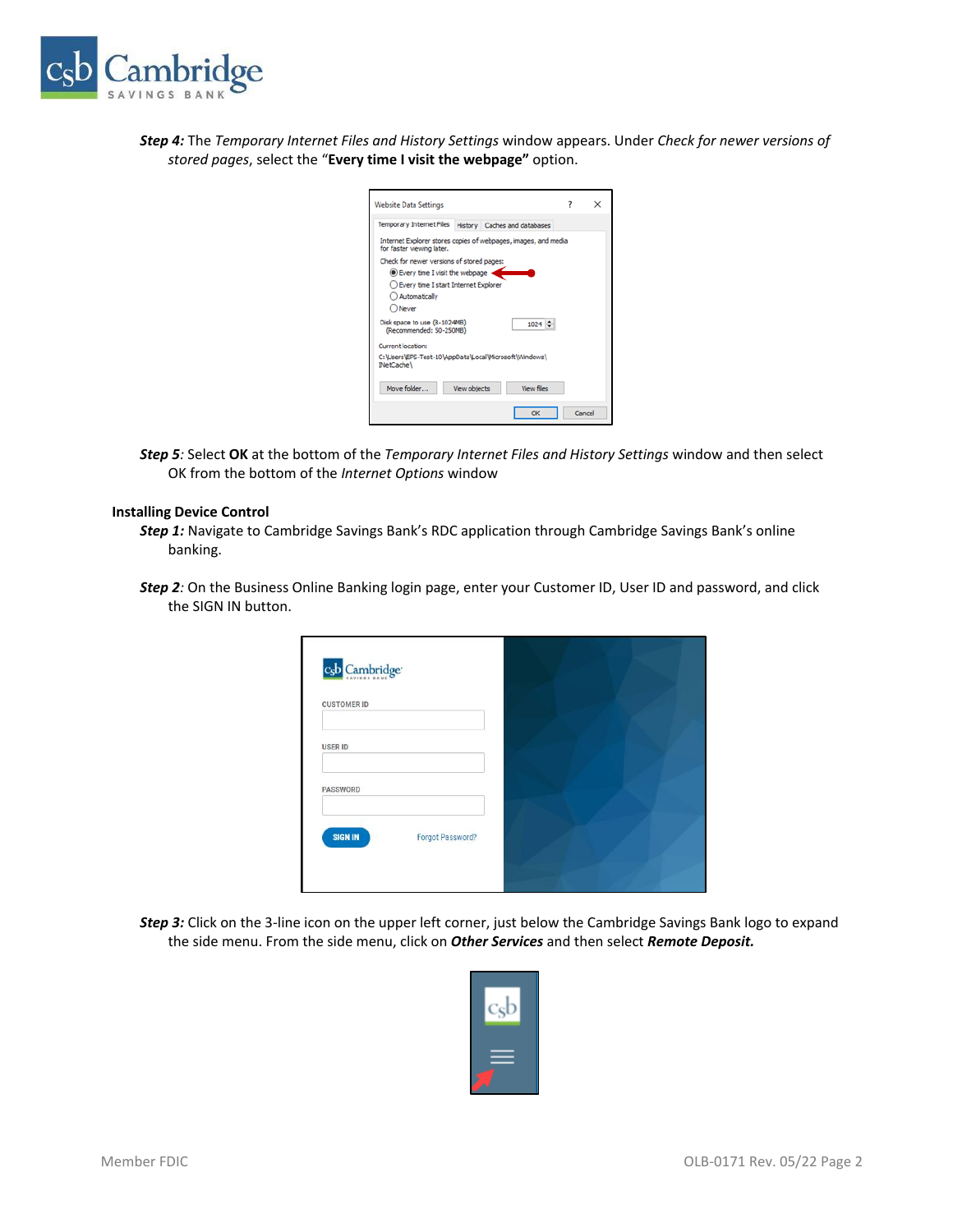



*Step 4:* On the *Remote Deposit* screen, click the *Login* button on the screen.

| c <sub>s</sub> b<br>$\equiv$ | < Remote Deposit                |
|------------------------------|---------------------------------|
|                              | <b>Log in to Remote Deposit</b> |
|                              | <b>LOGIN</b><br><b>BACK</b>     |

**Important!** After clicking the *Login* button, you will receive a pop-up message stating: "**Caution:** You are about to leave this site. By clicking, 'Continue' below, you will be directed to our 3<sup>rd</sup> party vendor site.".

This is a valid message, and you are still in a secure session and accessing a secure site to access the services.

|                 | <b>Caution:</b> You are about to leave this site.                                | $\times$ |
|-----------------|----------------------------------------------------------------------------------|----------|
|                 | By clicking 'Continue' below, you will be directed to our 3rd party vendor site. |          |
|                 |                                                                                  |          |
| <b>CONTINUE</b> | Cancel                                                                           |          |
|                 | <b>Log in to Positive Pay</b>                                                    |          |
|                 |                                                                                  |          |
|                 | <b>LOGIN</b><br><b>BACK</b>                                                      |          |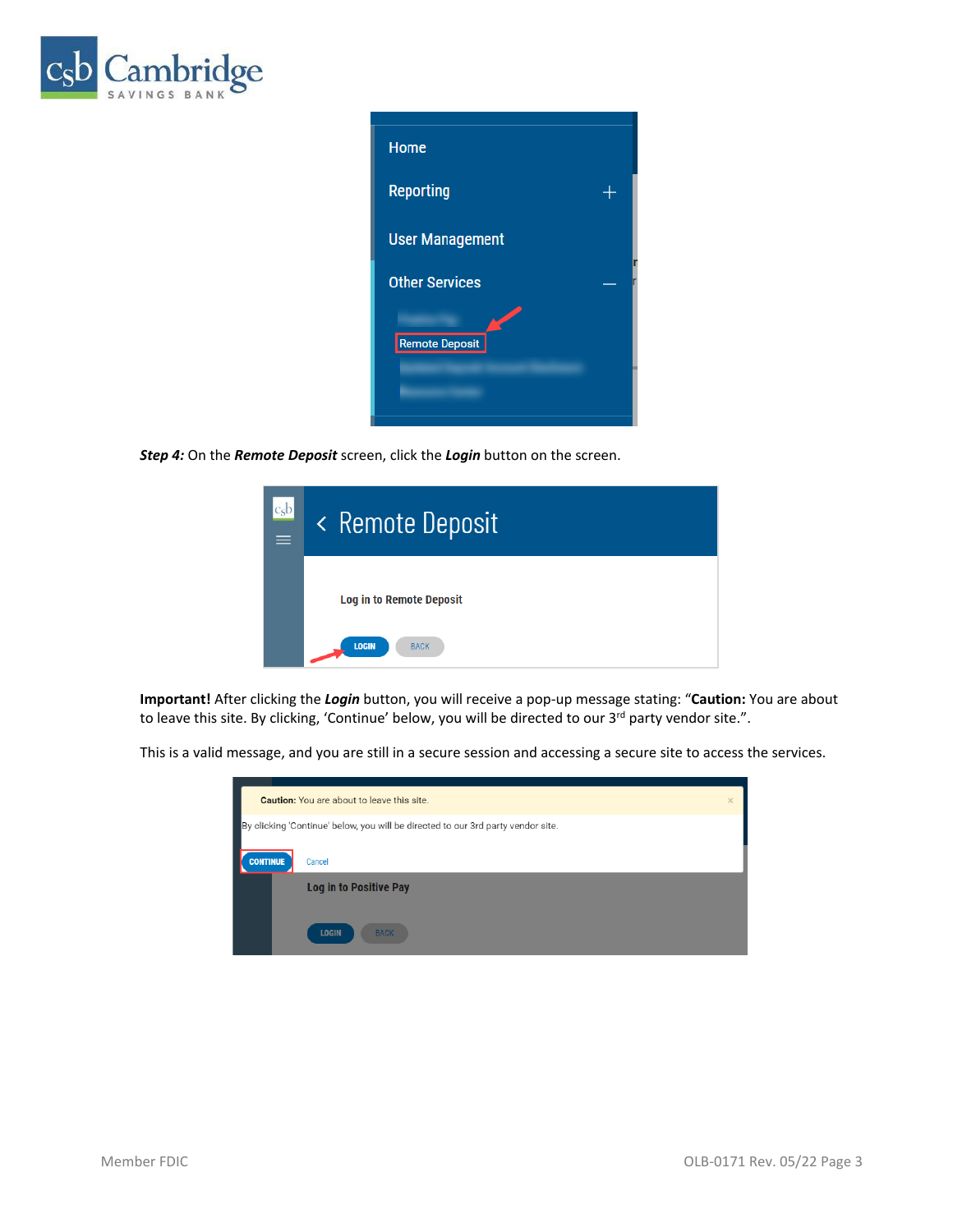

### *Step 5:* Select **Transactions** from the left main menu.



*Step 6:* Under *Check Processing*, choose **Remote Deposit Complete**.

| c <sub>s</sub> b Cambridge <sup>-</sup> |              |   | <b>(0)</b> Transactions        |
|-----------------------------------------|--------------|---|--------------------------------|
| <b>Dashboard</b>                        |              | Ł | <b>Transactions</b>            |
| $\bullet$<br><b>Transactions</b>        |              |   | <b>Quick Links</b>             |
| đP.<br>Admin                            | $\checkmark$ |   | <b>Check Processing</b>        |
| Ħ<br><b>Reports</b>                     |              |   | <b>Remote Deposit Complete</b> |
|                                         |              |   |                                |

*Step 7:* The *Open Deposits* page appears. Select **Create New Deposit**, as shown below.

縣

|--|

*Step 8***:** The *Device Control* prompt appears, informing you that Device Control is attempting to launch. Select **Run** to continue.

For **Google Chrome** users, click on the **ProfitStarsDeviceCon….exe** (as shown in the second image below).

|                                             | Do you want to run or save ProfitStarsDeviceControlLauncher 5.5.20.3.exe (2.53 MB) from qa.files.smartpay.profitstars.com? |     |      |        |
|---------------------------------------------|----------------------------------------------------------------------------------------------------------------------------|-----|------|--------|
| This type of file could harm your computer. |                                                                                                                            | Run | Save | Cancel |
|                                             |                                                                                                                            |     |      |        |
|                                             |                                                                                                                            |     |      |        |

ProfitStarsDeviceC....exe ^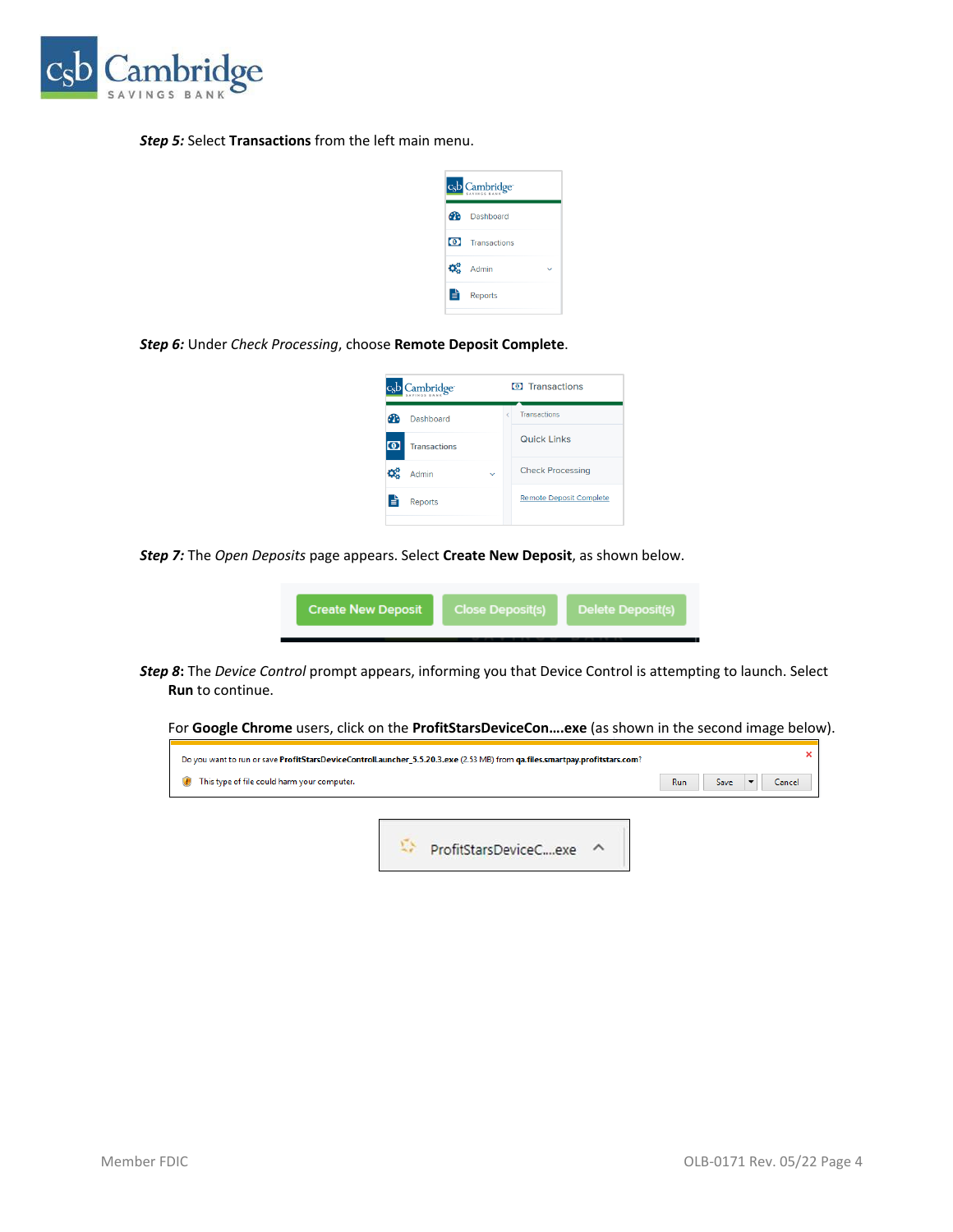

*Step 9:* The system will prompt you to begin installing EPS Device Control. Click **Install** to continue. This may take several minutes.

|                          | <b>EPS Device Control</b> |
|--------------------------|---------------------------|
| <b>T</b> Install         |                           |
| <b>Version: 5.5.20.3</b> |                           |
|                          | 0.96                      |
|                          |                           |
|                          | <b>Install</b><br>Close   |

*Step 10:* A prompt appears to ensure that a user with Administrator rights to the computer will proceed with the installation. Click **OK** to continue.

| <b>EPS Device Control</b>                                                                                                                                                                     |  |
|-----------------------------------------------------------------------------------------------------------------------------------------------------------------------------------------------|--|
| This application requires Administrator access for initial setup or a<br>critical update. After pressing Ok you will need an Administrator to<br>login to run the required setup application. |  |
| Cancel                                                                                                                                                                                        |  |

**Step 11:** A prompt may appear for the application to make additional changes. Select **Yes** to continue.

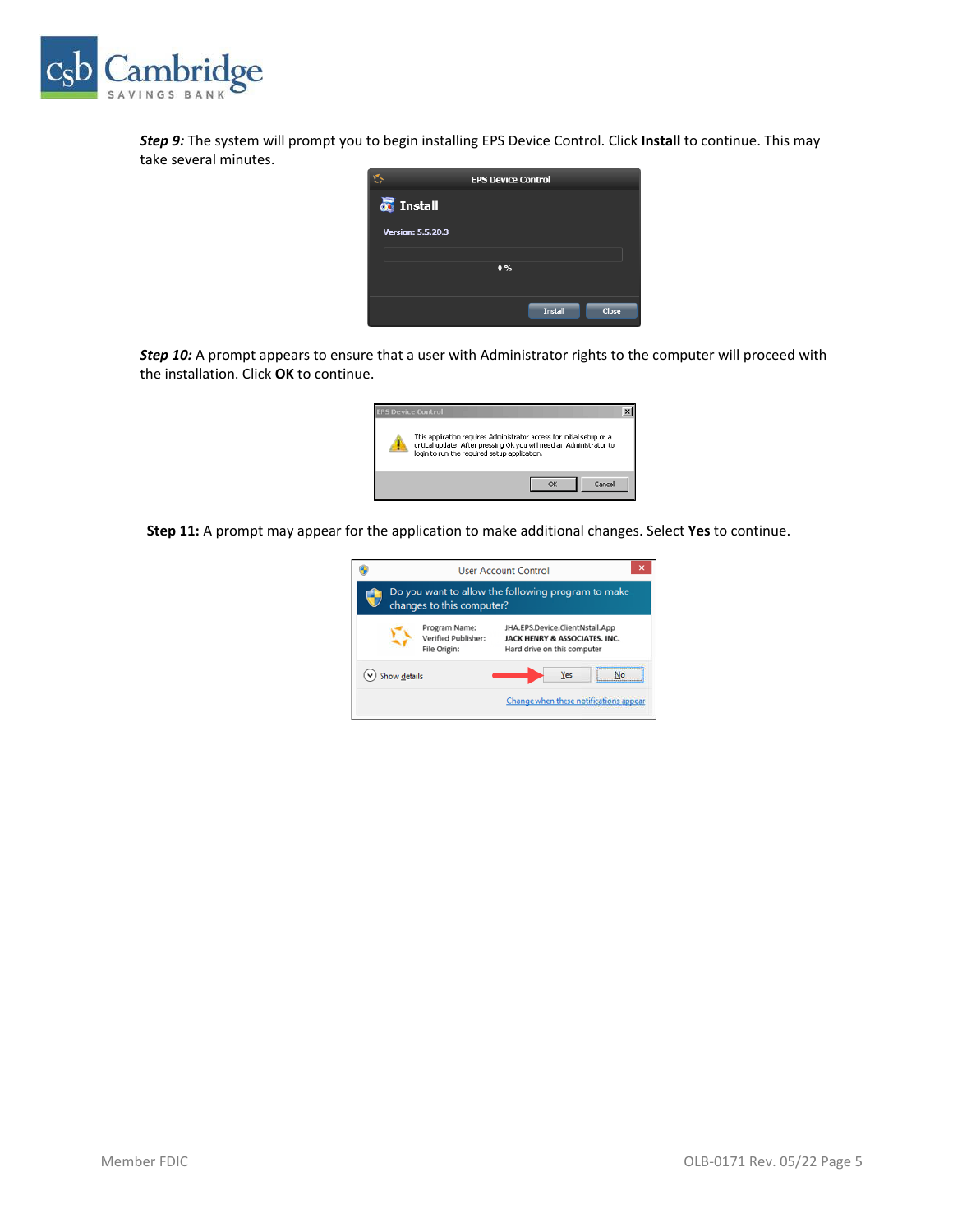

Choose the scanner and model you wish to install, and then select **Install**. Cambridge Savings Bank's Panini Scanner models are:

- I:Deal
- Wl:Deal
- Vision X

|                         | <b>Choose A Device Manufacturer</b> |  |
|-------------------------|-------------------------------------|--|
| Panini                  | Install                             |  |
| <b>Supported Models</b> |                                     |  |
| Vision X                | lision                              |  |
| <b>Not Installed!</b>   |                                     |  |
|                         |                                     |  |

*Step 12:* The *Add/Remove Devices* window appears. Choose the scanner you wish to add, and then click **Install**.

| <b>Installers</b> |                    |               |               |
|-------------------|--------------------|---------------|---------------|
| Manufacturer      | Version            | Available     | Installed     |
| Panini            |                    | $\mathcal{A}$ | $\mathcal{L}$ |
|                   |                    |               |               |
| Vision X          | My Vision X 1:Deal |               | wI:Deal       |
| <b>Yislan X</b>   | <b>Yalon X</b>     | Deal'         | ALCOHOL       |

*Step 13:* Disconnect the scanner's USB or power cable from your computer and exit all other applications. Click **Next** to continue.

| Add/Remove Device Installers<br>File View                                                           |                                                                                                 |  |  |  |
|-----------------------------------------------------------------------------------------------------|-------------------------------------------------------------------------------------------------|--|--|--|
| Add/Remove Devices                                                                                  |                                                                                                 |  |  |  |
| Installers                                                                                          | Panini Install Wizard: Welcome<br>$\mathbf{x}$                                                  |  |  |  |
| Welcome<br><b>Information</b><br><b>Program Detection</b><br>Download<br><b>Tostall</b><br>Complete | <b>Requirements</b><br>Please disconnect device from computer<br>√ Please exit all applications |  |  |  |
|                                                                                                     | Next<br>Cancel<br>$<$ Back<br>Uninstall<br>Install                                              |  |  |  |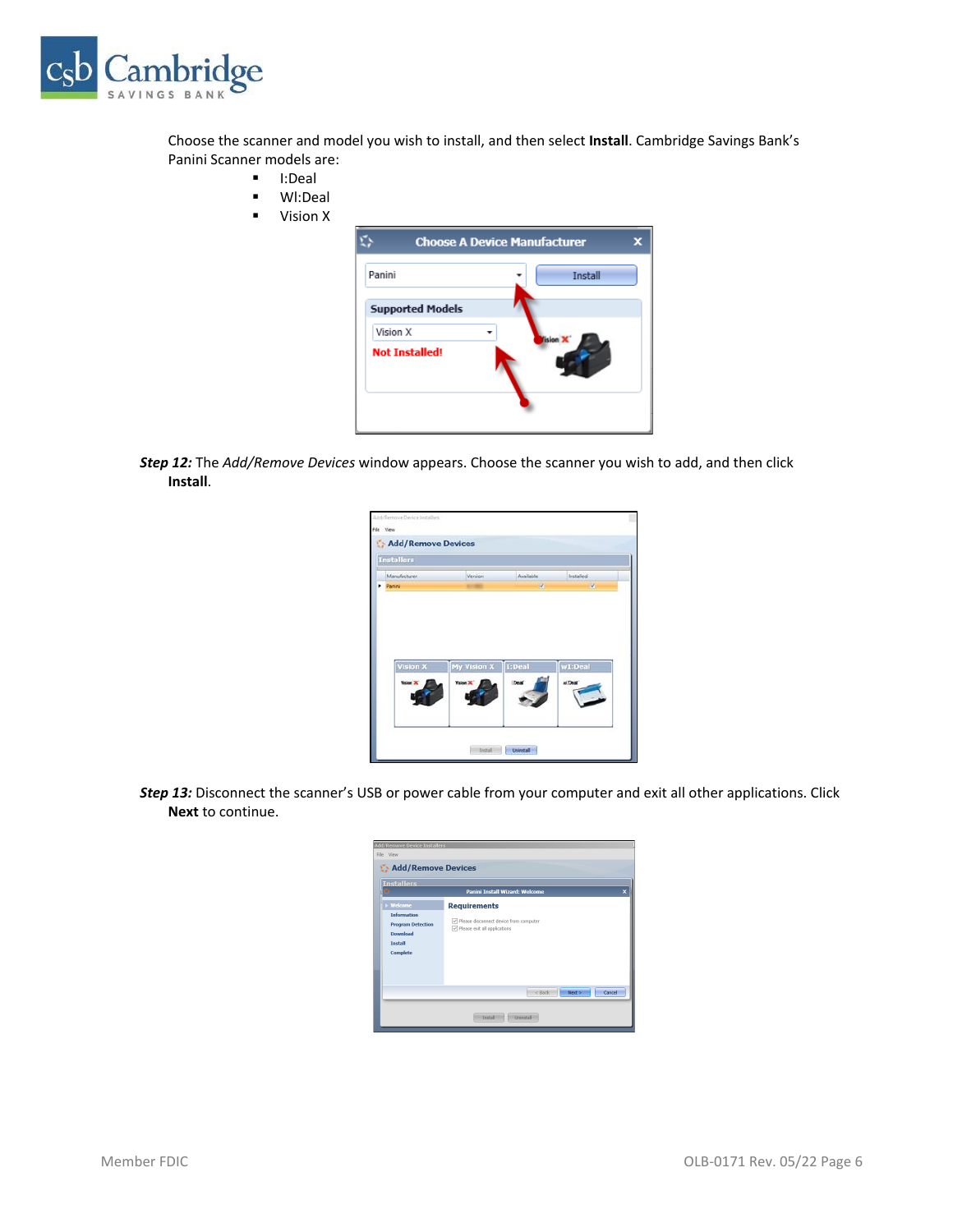

*Step 14:* The *Install Wizard* displays the *Installer Information* prompt. Choose **Next** to continue.

| <b>Digital Check Install Wizard: Information</b>              |                                      | ×                                             |        |
|---------------------------------------------------------------|--------------------------------------|-----------------------------------------------|--------|
| Welcome                                                       | <b>Installer Information</b>         |                                               |        |
| $\blacktriangleright$ Information<br><b>Program Detection</b> | Manufacturer:                        | <b>Digital Check</b>                          |        |
| <b>Download</b><br><b>Install</b><br>Complete                 | Version:<br><b>Supported Models:</b> | 12.00<br>CX30<br><b>TS240</b><br><b>TS230</b> |        |
|                                                               |                                      | $<$ Back<br>Next                              | Cancel |

*Step 15:* The *Install Wizard* displays the *Install Ready* prompt. Select **Next** to continue.

|                                                                       | Digital Check Install Wizard: Download                                         | x      |
|-----------------------------------------------------------------------|--------------------------------------------------------------------------------|--------|
| Welcome<br><b>Information</b><br><b>Program Detection</b><br>Download | <b>Install Ready</b><br>Press Next Button to start device driver installation. |        |
| <b>Install</b><br>Complete                                            | Download Complete                                                              |        |
|                                                                       | Next<br>< Back                                                                 | Cancel |

*Step 16:* The *Install Wizard* displays the *Install Done* prompt. Click **Next** to continue.

|                                                                                                | Digital Check Install Wizard: Installing<br>×         |
|------------------------------------------------------------------------------------------------|-------------------------------------------------------|
| Welcome<br><b>Information</b><br><b>Program Detection</b><br><b>Download</b><br><b>Install</b> | <b>Install Done</b><br>Press Next Button to continue. |
| Complete                                                                                       |                                                       |
|                                                                                                | < Back<br>Cancel<br>Next                              |

*Step 17:* After the *Install Wizard* has completed, connect the scanner to your computer, and then click **Finish**. The scanner is now installed.

| Panini Install Wizard: Complete<br>×                                                                              |                                                               |  |
|-------------------------------------------------------------------------------------------------------------------|---------------------------------------------------------------|--|
| Welcome<br><b>Information</b><br><b>Program Detection</b><br><b>Download</b><br><b>Install</b><br><b>Complete</b> | <b>Installation Success</b><br>Please connect the device now. |  |
|                                                                                                                   | Finish<br>$<$ Back<br>Cancel                                  |  |